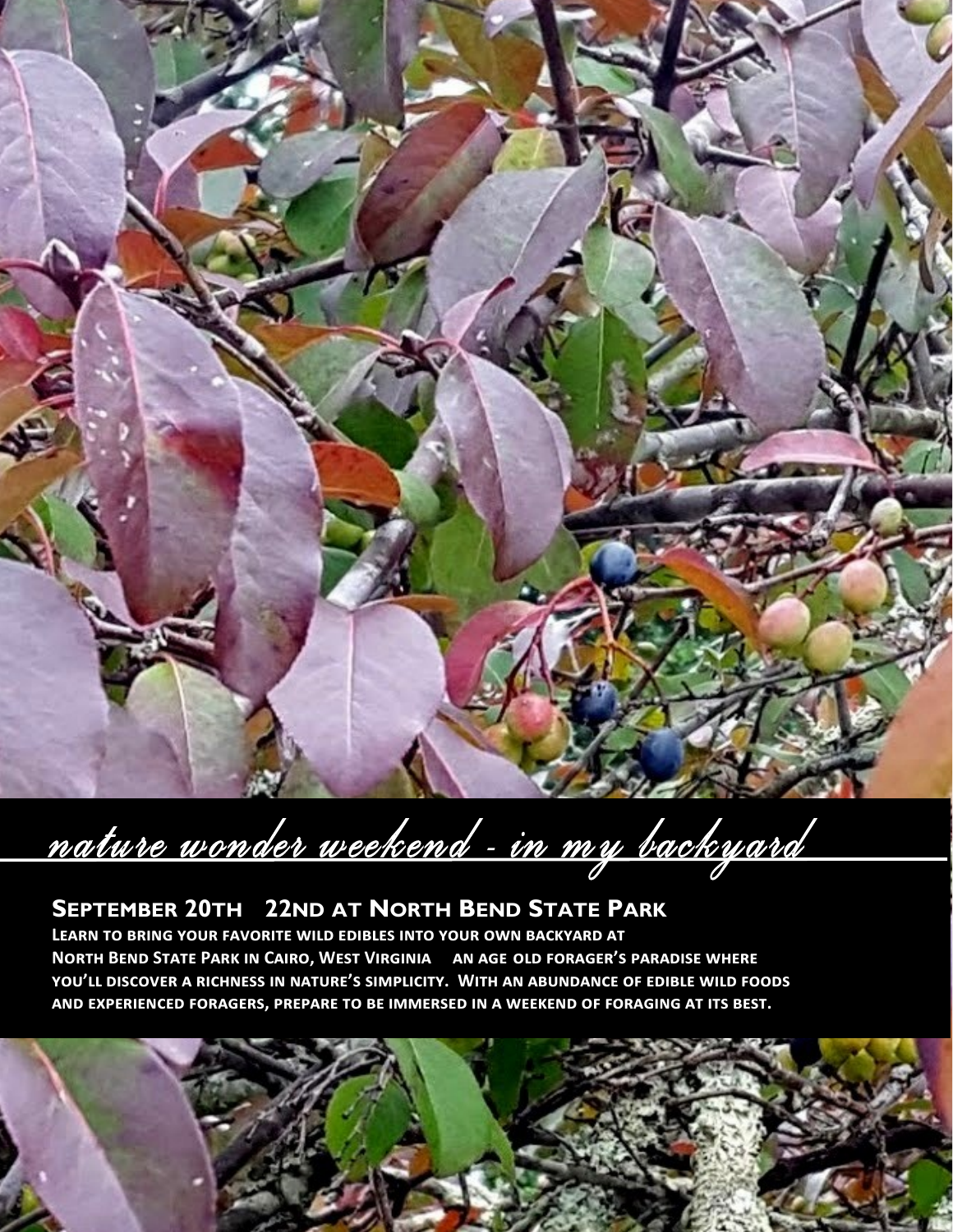**The National Wild Foods Association welcomes you to the 52nd Annual Nature Wonder Weekend September 20-22, 2019 at North Bend State Park Cairo, West Virginia**

# leatured leaders, teachers and authors

Keynote speaker Vickie Shufer, naturalist, herbalist, and forager with a master's degree in therapeutic herbalism from Virginia Beach, Virginia and guest speaker David Hawkins of Mother Earth Foods in Parkersburg, West Virginia will help expand your knowledge of medicinal herb identification and uses with informative presentations and question and answer talks.

> More information about Vickie Shufer can be found at ecoimages.us More information about David Hawkins can be found at motherearthworks.com

# leader led hikes and workshops

Choose from several hikes led by knowledgeable wild food experts throughout the weekend. Workshop choices ranging from wild edible identification, preparation, and preservation of your finds will help you bring the wild into your backyard. You'll be able to share your wild food cooking skills during the wild food contest and social hour.

# wild food contests and social hour

Share your wild food culinary skills during the Friday evening wild food and wild cake contests and the Saturday social hour and wild drink contest.

meals and lodging

*Sponsored by* 

Although wild foods are featured throughout the weekend, five traditional Appalachian style buffet meals will be available in the North Bend lodge restaurant. Lodging options include lodge rooms, deluxe vacation cabins completely equipped for housekeeping with a full kitchen and bath, or your choice of campground sites ranging from non-electric to full hookup. All campground reservations can be made at wvstateparks.com or by calling 1-833-WV-PARKS

> National Wild Foods Association, West Virginia Division of Natural Resources, and North Bend State Park Photo Courtesy of Russ Cohen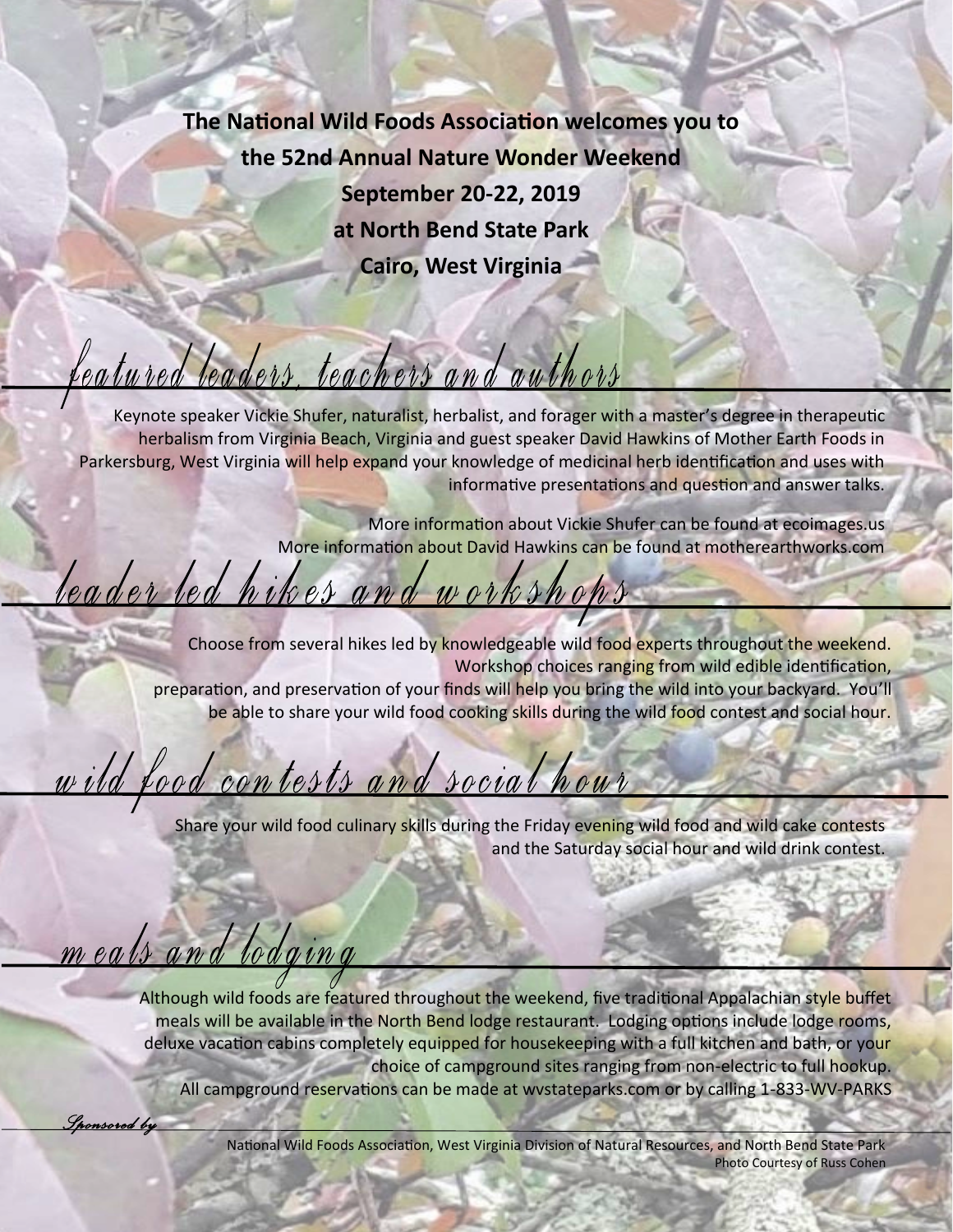nature wonder weekend - reservation form

**September 20-22, 2019 North Bend State Park, Cairo, West Virginia**

| <b>NAME</b>    |              |              |            |
|----------------|--------------|--------------|------------|
| <b>ADDRESS</b> |              |              |            |
| <b>CITY</b>    |              | <b>STATE</b> | <b>ZIP</b> |
| <b>PHONE</b>   | <b>EMAIL</b> |              |            |

Reservations are being made for the following persons. List name as you wish it to appear on the name tag.

| <b>NAME</b> | <b>CITY/STATE</b> |  |
|-------------|-------------------|--|
|             |                   |  |
|             |                   |  |
|             |                   |  |
|             |                   |  |
|             |                   |  |
|             |                   |  |
|             |                   |  |
|             |                   |  |
|             |                   |  |
|             |                   |  |
|             |                   |  |
|             |                   |  |

| For Office Use Only | Ck#   |     | CC.  |  |
|---------------------|-------|-----|------|--|
| Paid:               | Rfd:  |     | Due: |  |
| Rm#                 | NT SS | - F |      |  |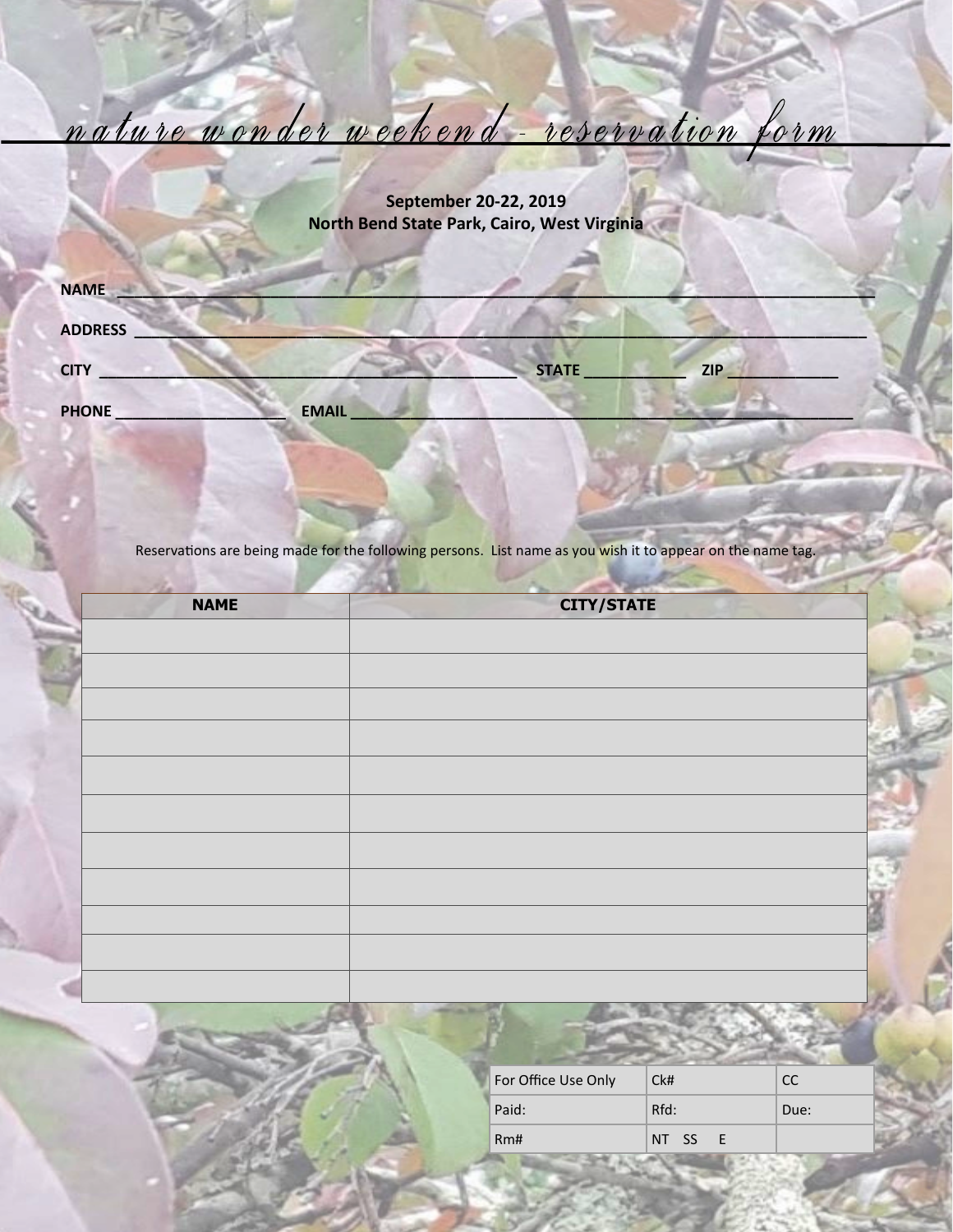## **Registration, lodging and meal reservations may be made by submitting the form below.**

Please call 304-558-2754 for adjusted rates for less/more than designated full occupancy, additional nights stay, and pet fees.

## **REGISTRATION**

**(Must be registered to participate in weekend activities including wild foods tasting events)**<br>**GISTRATION - \$35.00 PER PARTICIPANT:** # OF PARTICIPANTS x \$35.00 = REGISTRATION - \$35.00 PER PARTICIPANT: # OF PARTICIPANTS

# **LODGING**

| TWO NIGHTS LODGE ROOM PER PERSON                          |                          |                |  |
|-----------------------------------------------------------|--------------------------|----------------|--|
| DOUBLE OCCUPANCY - \$75.00                                | <b># OF PARTICIPANTS</b> | $x $75.00 =$   |  |
| SINGLE OCCUPANCY - \$150.00                               | <b># OF PARTICIPANTS</b> | $x$ \$150.00 = |  |
| TWO NIGHTS CABIN PER PERSON                               |                          |                |  |
| 4 PERSON CARIN FULL OCCUPANCY - \$61 00 # OF PARTICIPANTS |                          | $x$ \$61 00 =  |  |

| 4 PERSON CABIN, FULL OCCUPANCY - \$61.00 # OF PARTICIPANTS                                     |                   | $x$ \$61.00 = |
|------------------------------------------------------------------------------------------------|-------------------|---------------|
| 6 PERSON CABIN, FULL OCCUPANCY - \$45.00                                                       | # OF PARTICIPANTS | $x$ \$45.00 = |
| 8 PERSON CABIN, FULL OCCUPANCY - \$42.00                                                       | # OF PARTICIPANTS | $x$ \$42.00 = |
| IF LESS/MORE THAN FULL OCCUPANCY NUMBERS LISTED ABOVE PLEASE CALL 304-558-2754 FOR CABIN RATE. |                   |               |
| NO LODGING CHARGE FOR CHILDREN'S LODGING FOR AGES 12 AND UNDER.                                |                   |               |

Campground reservations may be made at wvstateparks.com or by calling 1-800-833-WV-PARKS

# **MEALS**

| FULL MEAL PACKAGE (5 LODGE RESTAURANT MEALS) - \$80.00<br># OF PARTICIPANTS | $x$ \$80.00 = |
|-----------------------------------------------------------------------------|---------------|
| MEAL PACKAGE - NO SATURDAY DINNER - \$59.00 # OF PARTICIPANTS               | $x$ \$59.00 = |
| SATURDAY LUNCH AND DINNER ONLY - \$36.00<br># OF PARTICIPANTS               | $x$ \$36.00 = |
| CHILDREN'S MEAL PACKAGE (AGES 7-11) - \$67.00<br><b># OF PARTICIPANTS</b>   | $x $67.00 =$  |
| CHILDREN'S MEALS FOR AGES 6 AND UNDER - NO CHARGE WITH ADULT PACKAGE        |               |

# **TOTAL PAYMENT DUE GRAND TOTAL =**

## Questions:

Call 304-558-2754 or contact Emily at Emily.J.Fleming@wv.gov or Wendy at Wendy.L.Greene@wv.gov

Payment must accompany reservation form. Make checks and money orders payable to WV Division of Natural Resources. Credit card payments are accepted over the phone. Mail reservation form with payment to the address below. Payment will be returned if requested reservations are not available. Refunds will be issued until September 6, 2019.

MAIL TO: WV Division of Natural Resources 324 4TH AVENUE Room 328 South Charleston, WV 25303 304-558-2754